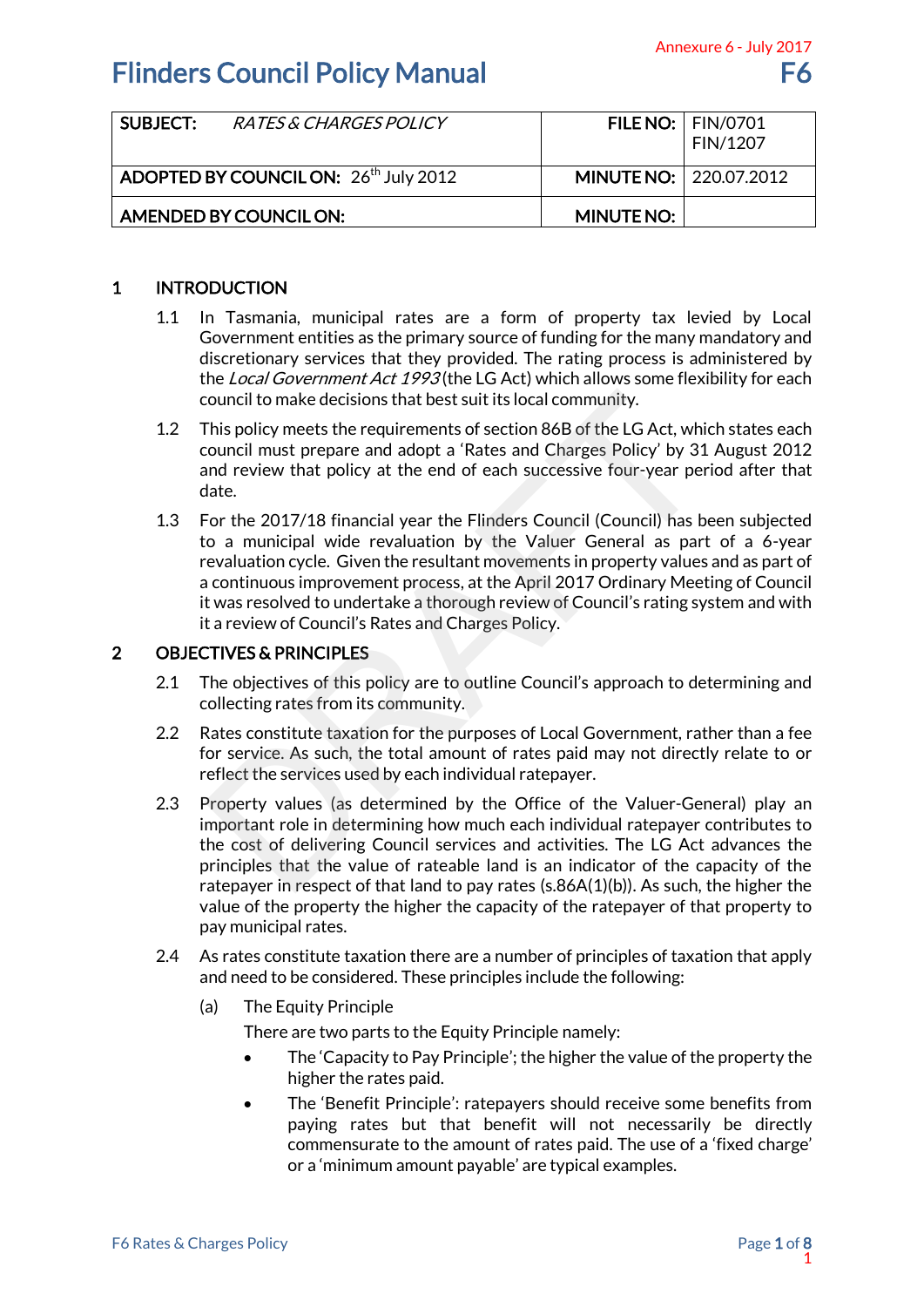- (b) User Pays Principle He who uses the service pays. A Waste Collection Service is a typical example of this.
- (c) The Efficiency Principle

Does the rating system significantly distort property ownership and development decisions? In this respect, local government rating is typically modest compared to other costs associated with acquiring and holding property. Annexure 6 - July 2017<br>
F6<br>
Service is a typical<br>
erty ownership and<br>
ent rating is typically<br>
cquiring and holding<br>
iance Simplicity).<br>
sy to collect.<br>
87 of the LG Act), all<br>
ion to using a general<br>
hich are set by givin

- (d) The Simplicity Principles (Administratively and Compliance Simplicity). Rates must be easy to understand, hard to avoid and easy to collect.
- 2.5 Excepting land which is subject to specific exemptions (see s.87 of the LG Act), all land within Council's municipal area is rateable land. In addition to using a general rate, Council also raises revenue through fees and charges which are set by giving consideration to the cost of the service provided and any equity issues.

## 3 SCOPE

- 3.1 This policy covers the following subject matters:
- (a) The relationship between Council's strategic plans, its budget and rates structure; The Council also raises revenue through fees and charges which are<br>consideration to the cost of the service provided and any equity issue<br>E<br>This policy covers the following subject matters:<br>a) The relationship between Coun
	- (b) Council's revenue raising powers;
	- (c) Method used to value land;
	- (d) Adoption of valuations;
	- (e) Fixed Charge vs Minimum Rate;
	- (f) Concessions;
	- (g) Discounts;
	- (h) Payment of rates;
	- (i) Late payment of rates;
	- (j) Recovery of Rates;
	- $(k)$  Sale of land for non-payment of rates;
	- (l) Remission and postponement of rates; and
	- (m) Rebate of rates.

## 4 PROCEDURE

### Strategic Focus

- 4.1 Council is faced with balancing its service levels, the needs and expectations of the Community and setting appropriate taxation levels to adequately resource and fulfil its roles and responsibilities.
- 4.2 In determining rates for the financial year Council gives primary consideration to:
	- (a) Council's Strategic Plan;
	- (b) the requirements of the LG Act;
	- (c) current economic climate; and
	- (d) likely impacts on the Community.

The resources required to successfully achieve this outcome are documented in Council's Annual Plan.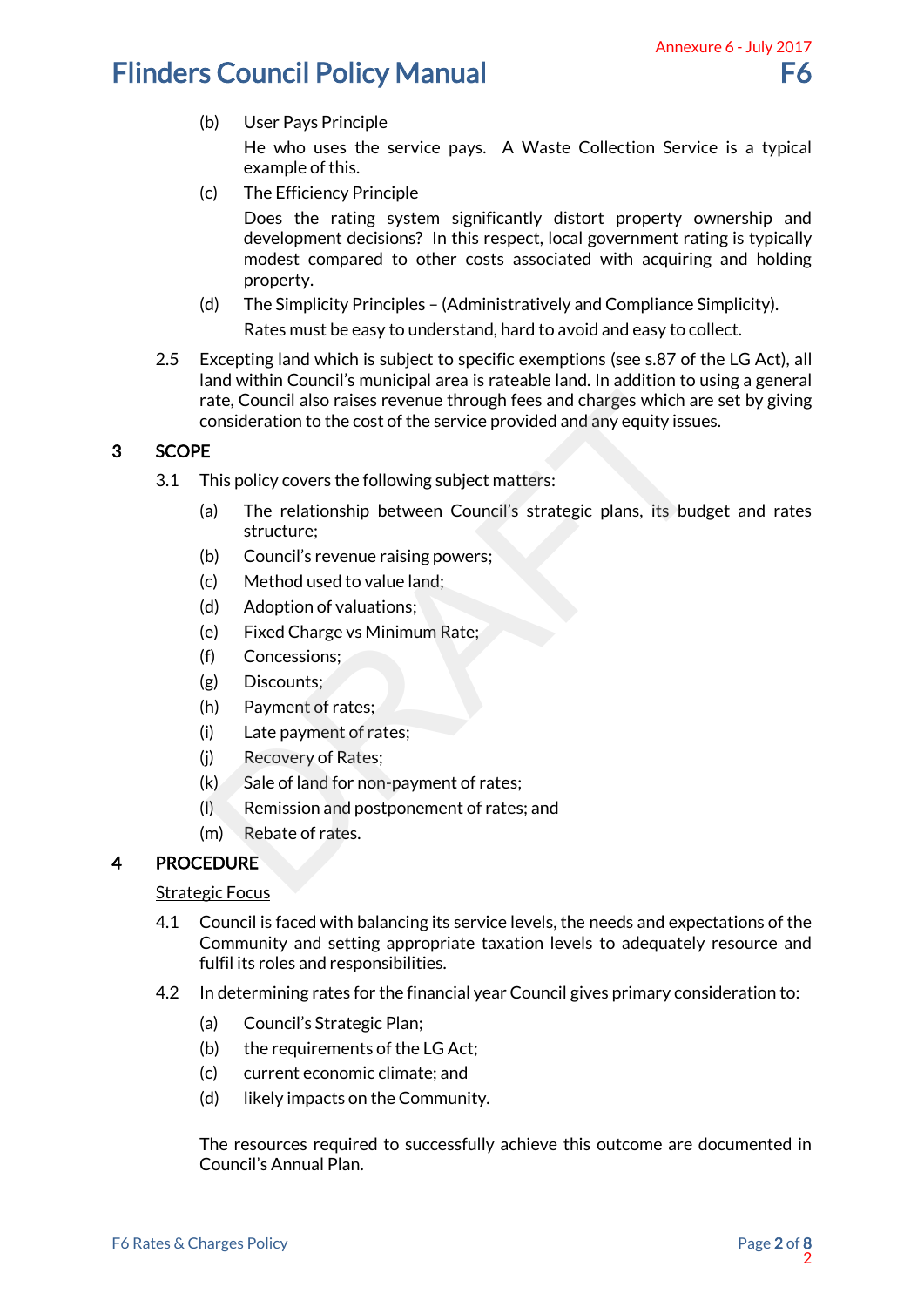## The General Rate

- 4.3 Council considers the best combination for the making of General Rates is one that is based on two components; namely one which is based on the value of rateable land and the other which is a fixed charge. This combination best reflects the Capacity to Pay and Benefit Principles as outlined in section 2.4(a) of this policy and provides the fairest and most equitable method of charging rates to the Community.
- 4.4 Council considers that the imposition of a fixed charge component is the most fair and equitable means of ensuring that all ratepayers contribute in part on an equal, non-discriminatory basis, for the availability of a range of infrastructure, services and actions that Council provides.
- 4.5 From an equity or fairness consideration the use of a fixed charge is preferable to a minimum rate. A minimum rate arbitrarily assigns a minimum amount to a property but it only applies to a percentage of properties as determined under the LG Act. By contrast, a fixed charge treats everyone equally because, to a degree, all ratepaying properties are considered to derive similar benefit from all of the services and activities of Council.
- 4.6 Council adopts the Capital Value (CV) method as determined by the Valuer-General as the valuation method to be used in determining rates. Council considers that the CV method of valuing land provides a fair method of distributing the rates burden across all ratepayers on the following basis:
- (a) Rates constitute a system of taxation and the capacity to pay aspect of the equity principle of taxation requires that ratepayers of similar wealth pay similar taxes and ratepayers of greater wealth pay more tax than ratepayers of lesser wealth. Property value is the legislated indicator of wealth, and the assessed capital value is reflective and a strong indicator of the overall market value of a property. Annexure 6 - July 20173 From an equity or fairness consideration the use of a fixed charge is pininimum rate. A minimum rate arbitrarily assigns a minimum amount<br>out it only applies to a percentage of properties as determined undof<br>3y contrast, a
	- (b) Essentially, CV is more representative of a ratepayer's capacity to pay under the LG Act. This can be contrasted with Assessed Annual Value (AAV) which is essentially a theoretical rental value. There are also no distortions due to artificial minimum caps imposed under AAV and the data that underpins the valuation is more transparent.
	- (c) Being much easier to explain to ratepayers is an advantage and a change which is in line with the State Government's desire to eventually eliminate AAV as a valuation basis and ultimately reduce the revaluation costs for all councils.

Service Charge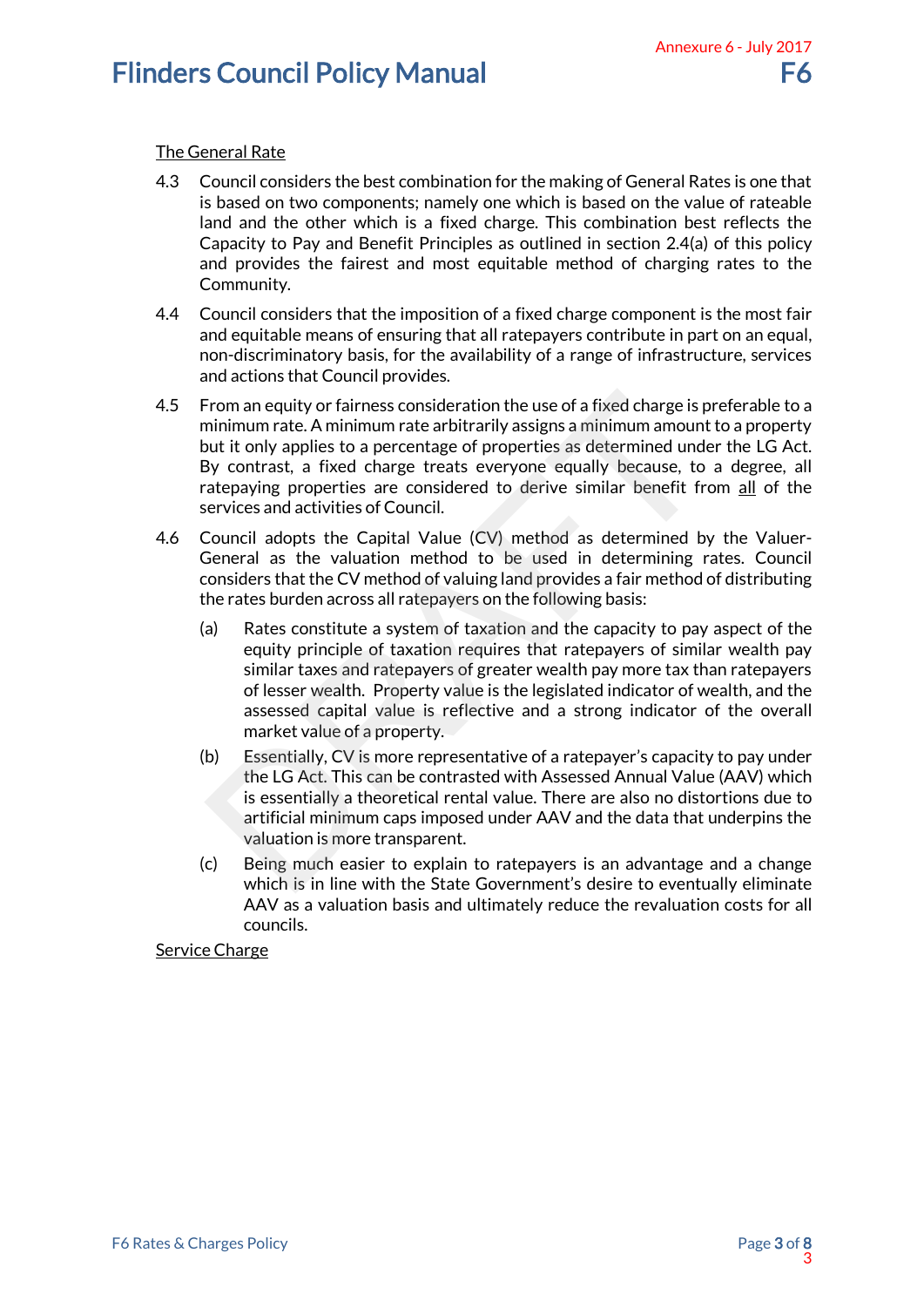- 4.7 Council considers that the fairest means to charge for waste infrastructure is as part of the General Rate because this service forms just one of many activities that Council undertakes and should not be singled out. Were it to be singled out, only a small percentage of the costs should be recovered as a rate or charge.
- 4.8 Council considers that waste collection services, if provided, would be more equitably funded through the imposition of a waste service charge. This accords with the User Pays Principle set out in section 2.4(b) of this policy. If applied it would be set as a service charge and only levied on those properties that are actually supplied with a waste collection service, the form and frequency of which would be determined by Council.

### Differential Rating

- 4.9 Under the LG Act Council is able to vary by declaration a different general rate, service rate or service charge in different parts of the municipal area according to a variety of factors. These include but are not limited to the use or predominant use of land, the non-use of land and any other prescribed factor which includes adoption of Land Use Codes that are provided to the councils by the Valuer-General and published on the internet by the Tasmanian Government as part of the Land Information System Tasmania (see r.33 of the *Local Government* (General) Regulations 2015). Annexure 6 - July 2017<br>
F6<br>
infrastructure is as<br>
f many activities that<br>
be singled out, only a<br>
charge.<br>
Hed, would be more<br>
charge. This accords<br>
is policy. If applied it<br>
it properties that are<br>
if properties that are Jnder the LG Act Council is able to vary by declaration a different<br>evervice rate or service charge in different parts of the municipal area<br>variety of factors. These include but are not limited to the use or pre<br>factor w
- 4.10 Council has decided that the General Rate will be varied for all Non-Vacant Commercial and Non-Vacant Residential Properties throughout the Municipality. In addition, the General Rate will be also varied for all properties located on Cape Barren Island.
- 4.11 Council has also decided that, if a waste collection service is provided, then the costs and extent of the service will be varied according to locality and/or the level of service being provided.

### Fire Protection Service Rate

- 4.12 Council collects a fire service levy on behalf of the State Fire Commission. Council is required to collect a set amount and deliver this, less set collection costs, to the Fire Services Commission.
- 4.13 The Fire Service Rate s is based on the cents in the dollar of AAV, with a minimum fire levy charge as set by the Fire Services Commission.

### Rate Exemptions

4.14 There are a number of properties which are public, educational, religious or charitable in use or ownership and properties as defined under the *Aboriginal* Lands Act 1995 which are, in part or in full, exempt from the general rate.

### Adoption of Valuations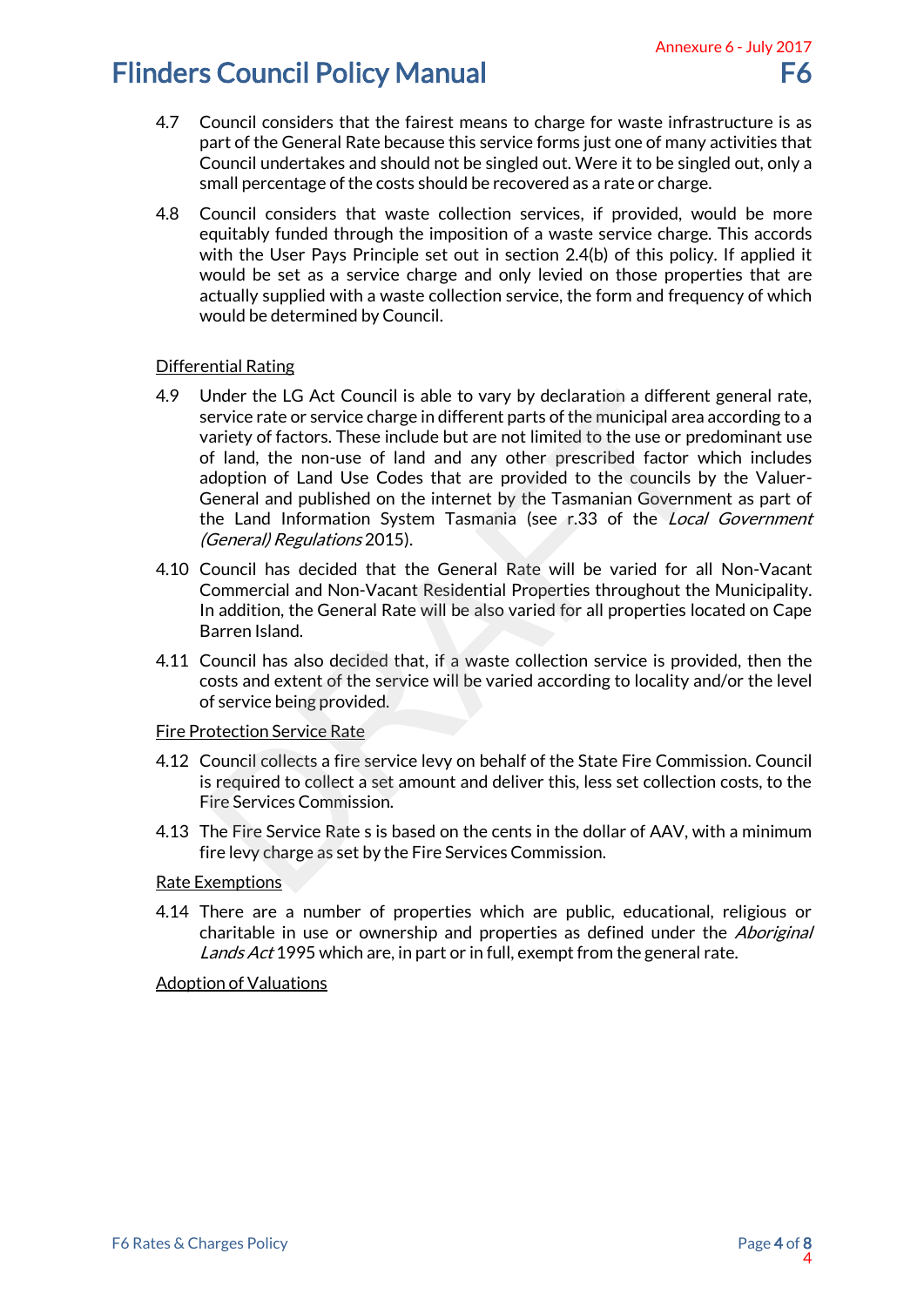- 4.15 Council adopts the CV as assessed by the Office of the Valuer-General as the valuation method to be used in determining rates. If a ratepayer is dissatisfied with the valuation made, the ratepayer may object to the Office of the Valuer-General in writing.
- 4.16 Council has no role in the assessment of objections to valuations. The lodgement of an objection does not alter the due date for the payment of rates. Rates must be paid in accordance with the relevant rates notice until otherwise notified by Council.

#### Objections to Rates Notice

4.17 Council will consider any objections to rate notices in accordance with section 123 of the LG Act.

#### Rate Concessions

- 4.18 The State Government, in providing equity across Tasmania, funds a range of concessions in relation to Council rates. The concessions are administered by various State Government agencies that determine eligibility and pay the concession directly to Council on behalf of the ratepayer. Concessions are available only on a ratepayer's principal place of residence. Annexure 6 - July 2017<br>
F6<br>
aluer-General as the<br>
er is dissatisfied with<br>
of the Valuer-General<br>
ons. The lodgement of<br>
rates. Rates must be<br>
therwise notified by<br>
therwise notified by<br>
therwise notified by<br>
the therwise STRESSIGNERY CONTITUTE STAND FOR STATIST CONDUCT THE STATE Government, in providing equity across Tasmania, funconcessions in relation to Council rates. The concessions are advarious State Government agencies that determin
- 4.19 Ratepayers seeking a rate concession are not to withhold payment of rates pending assessment of an application by the State Government. Rates must be paid in accordance with the relevant rates notice.
- 4.20 A refund will be paid to an eligible person if Council is advised that a concession applies and rates instalments have already been paid.

#### Payment of Rates

- 4.21 Council rates are payable by two equal instalments in October and February. The total outstanding balance of rates may be paid in full at any time. Any arrears outstanding are payable along with the first instalment.
- 4.22 Any ratepayer who may, or is likely to, experience difficulty meeting an instalment should contact Council's Rates Officer to discuss alternative payment arrangements. Such enquiries are treated confidentially by Council.
- 4.23 A discount at a rate set by Council's annual Rates Resolution applies for rates paid in full before or on the due date of the first instalment.

#### Late Payment of Rates

- 4.24 Council has determined that penalties for late payments will be imposed in accordance with the provisions of the LG Act and any relevant Council procedures.
- 4.25 A penalty at a rate set by Council's annual Rates Resolution may be imposed on instalments not paid by or on the due date.
- 4.26 Daily interest at a rate set by Council's annual Rates Resolution may be applied in respect of the unpaid rate or instalment for the period during which it remains unpaid.

#### Recovery of Rates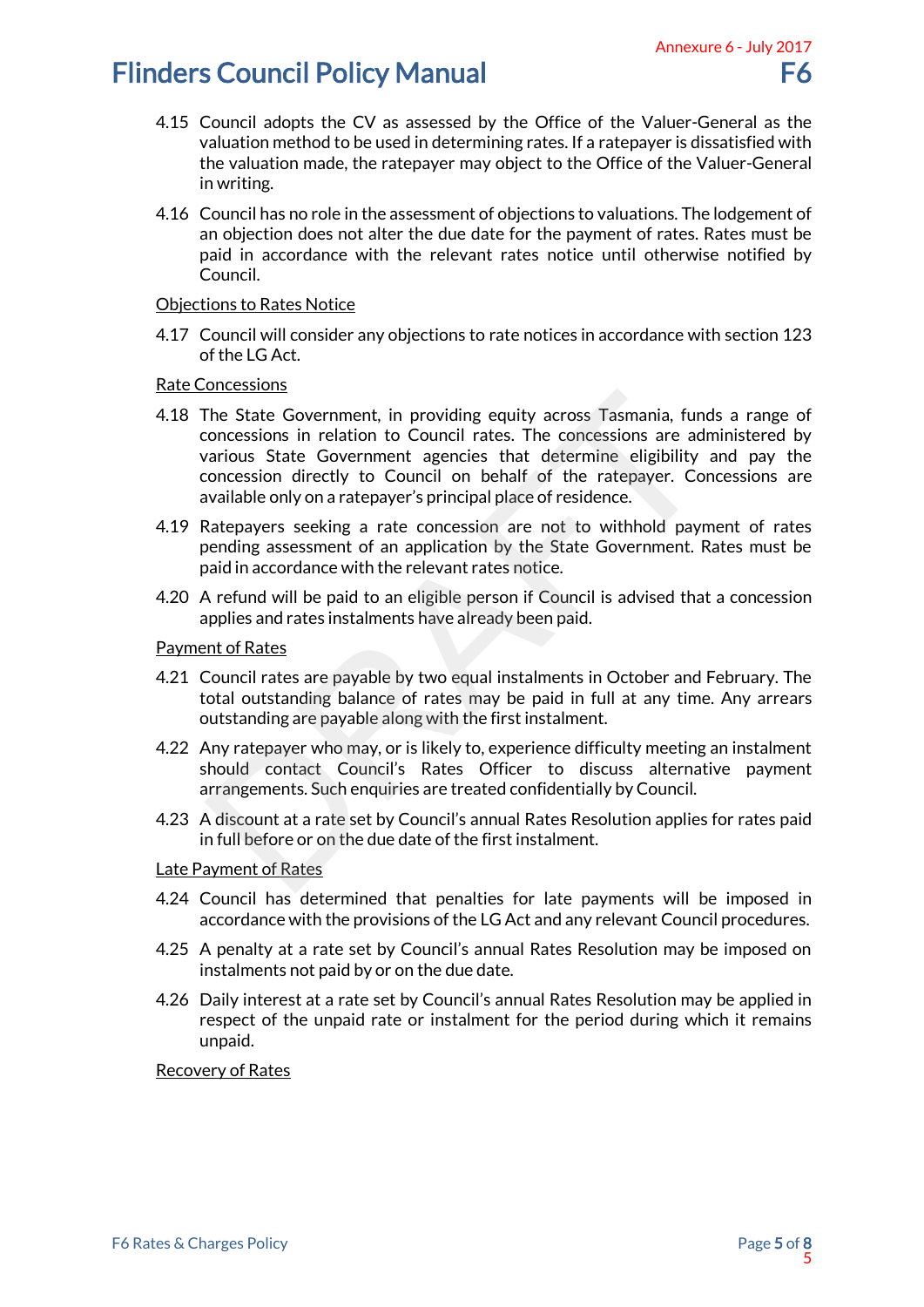- 4.27 In accordance with sound financial management principles, Council's Rates Department will apply prudent debt management practices to Rate Debtors. This includes an ongoing review of rates in arrears and following a systematic debt recovery approach in line with Council's Debt Collection Policy.
- 4.28 Rates, which remain in arrears for a period exceeding 21 days from the due date of an instalment, will be subject to a reminder notice.
- 4.29 Council will seek to recover a rate debt through Council's debt collection agency if an amount remains overdue after the final instalment date.
- 4.30 Prior to taking legal action Council will provide the ratepayer with a notice in writing of its intention to recover the outstanding debt through legal action and provide 14 days for payment prior to lodging the outstanding debt with its debt collection agency. Annexure 6 - July 2017<br>
F6<br>
les, Council's Rates<br>
co Rate Debtors. This<br>
g a systematic debt<br>
y.<br>
from the due date of<br>
ot collection agency if<br>
yer with a notice in<br>
ugh legal action and<br>
ng debt with its debt<br>
steps to e
- 4.31 Prior to taking legal action Council will take all reasonable steps to establish a payment arrangement or negotiate settlement of the outstanding debt.

### Sale of Land for Non-payment of Rates

- 4.32 The LG Act provides that a Council may sell any property where the rates have been in arrears for a period of three years or more. Council is required to among other things: Prior to taking legal action Council will take all reasonable steps<br>axyment arrangement or negotiate settlement of the outstanding del<br><u>Land for Non-payment of Rates</u><br>The LG Act provides that a Council may sell any propert
	- (a) Notify the owner of the land of its intention to sell the land;
	- (b) Provide the owner with details of the outstanding amounts; and
	- (c) Advise the owner of its intention to sell the land if payment of the outstanding amount is not received within 90 days. Except in extraordinary circumstances, Council will enforce the sale of land for arrears of rates.
	- (d) In the event the owner cannot be contacted follow the procedure as outlined within the Act.

Remission and Postponement of Rates

4.33 Application for remission of rates and charges or postponement of rates will be considered under the discretionary provisions of section 129 of the LG Act.

### Rebate of Rates

4.34 Council has determined that rebates of rates will be only granted when the applicant satisfies the requirements for mandatory rebates under applicable sections of the LG Act.

### Compliance with policy

- 4.35 A rate cannot be challenged on the basis of noncompliance with this policy and must be paid in accordance with the required payment provisions (see s.86B(6) of the LG Act).
- 4.36 Where a ratepayer believes that Council has failed to properly apply this policy, it should raise the matter with Council. In the first instance contact should be made with Council's Rates Officer.

## 5 GUIDELINES

- 5.1 Rates constitute taxation for the purposes of Council, rather than a fee for service.
- 5.2 The value of rateable land is an indicator of the capacity of ratepayers to pay rates.
- 5.3 There is a commitment to the broad principle of fairness and equity in the distribution of rates across all ratepayers.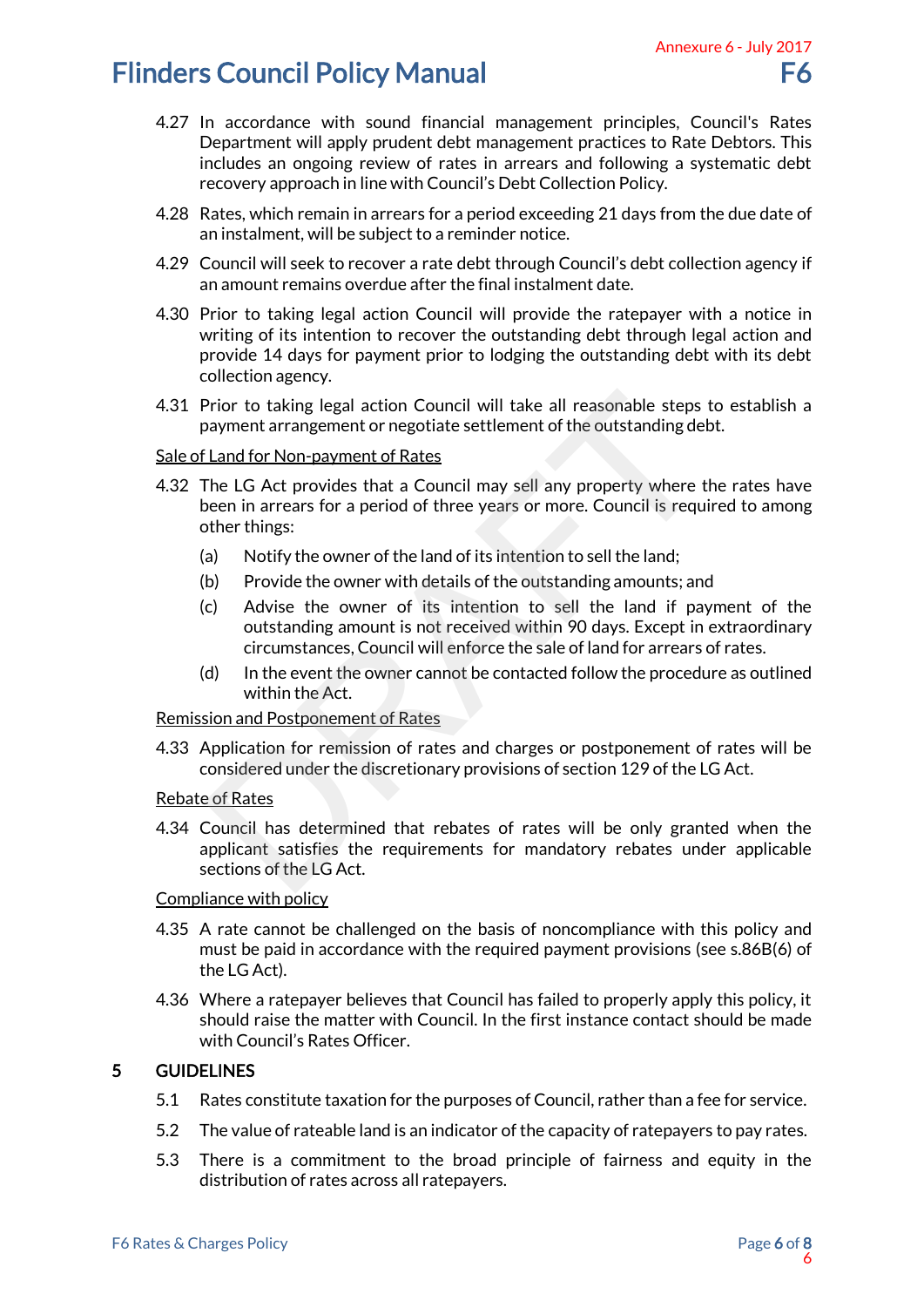- 5.4 Capital Value (The valuation of the rental potential of the property) as determined by the Valuer-General each year, is used as the basis for valuing land within the Council area.
- 5.5 A general rate comprising a rate in the dollar of Capital Value and a Fixed Charge with variations through differentials according to land use and location will be applied as a means of raising taxation revenue within the Community.
- 5.6 An annual service charge for Waste Infrastructure will now not specifically apply separately to land within the Municipal Area but if a Waste Collection Service is applied it will be set as a Service Charge but only applied to those properties that are actually provided with such a service: the form and frequency of which would be set by Council. Annexure 6 - July 2017<br>
F6<br>
perty) as determined<br>
luing land within the<br>
e and a Fixed Charge<br>
and location will be<br>
munity.<br>
not specifically apply<br>
Collection Service is<br>
those properties that<br>
lency of which would<br>
te F
- 5.7 The fire service levy that Council collects on behalf of the State Fire Commission is based on the cents in the AAV dollar.
- 5.8 Eligible Pensioner ratepayers are entitled to a remission of rates, subject to a range of criteria. This remission does not apply to holders of the Commonwealth Seniors Health Cards.
- 5.9 Council will apply rebates in accordance with the LG Act. Council will adhere to the LG Act in granting full or part exemption for general rates for properties which may include public, educational, religious, aboriginal, cultural or charitable in use and ownership. based on the cents in the AAV dollar.<br>Eligible Pensioner ratepayers are entitled to a remission of rates, subjectrica. This remission does not apply to holders of the Commonv<br>dealth Cards.<br>Council will apply rebates in acc
- 5.10 Council will continue to accept the payment of rates in full or by two instalments. Council will consider other payment arrangements with ratepayers when requested.
- 5.11 Council will impose late payment penalties strictly in accordance with the LG Act.
- 5.12 Council may enforce the sale of land for non-payment of rates in accordance with the LG Act.
- 5.13 Council advises that a rate cannot be challenged on the basis of noncompliance with this policy and rates must be paid in accordance with the required payment provisions.

## 6 COMMUNICATION

All Councillors and employees will be briefed on this policy as part of the induction program and on an on-going basis as and when required.

## 7 KEY LEGISLATION

The rating and valuation methods available to Local Government are prescribed under various pieces of legislation. In particular, Part 9 of the LG Act and parts of the *Valuation* of Land Act 2001 are the most relevant.

## 8 DEFINITIONS

Part 9, Section 86, of the LG Act provides definitions for the key terms used in the Local Government rating system.

## 9 RELATED INSTRUMENTS

Flinders Council Strategic Plan Local Government Act 1993 Valuation of Land Act 2001 Fire Service Act 1979 Aboriginal Lands Act 1995